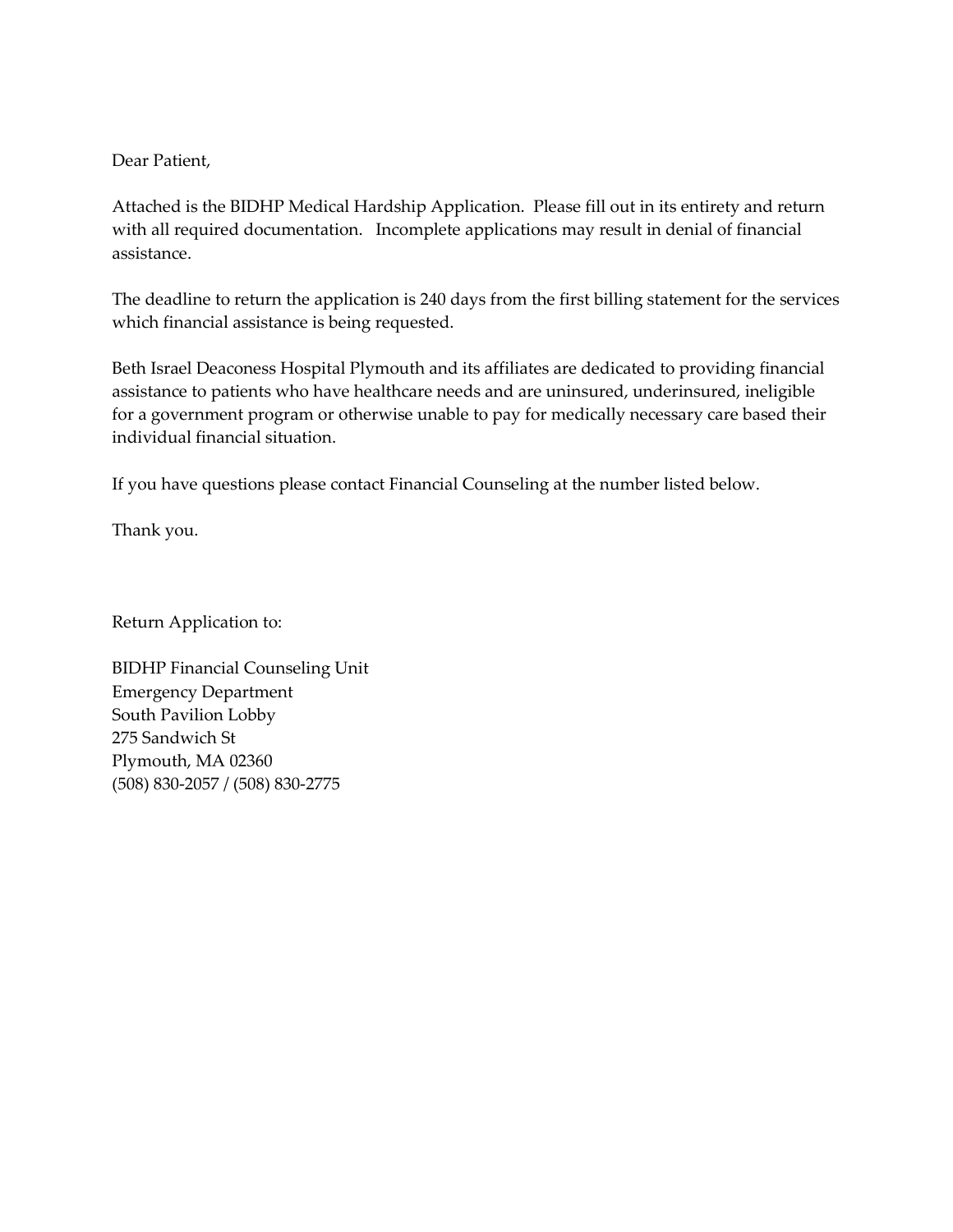## **Financial Assistance Application for Medical Hardship**

| <b>Street</b>                                                                                                                                                                                            | Apt. Number |     |  |  |  |
|----------------------------------------------------------------------------------------------------------------------------------------------------------------------------------------------------------|-------------|-----|--|--|--|
| City                                                                                                                                                                                                     | State       | Zip |  |  |  |
| Did the patient have health insurance or Medicaid at the time of hospital service(s)? Yes $\Box$ No $\Box$<br>If "Yes", attach a copy of the insurance card (front and back) and complete the following: |             |     |  |  |  |
|                                                                                                                                                                                                          |             |     |  |  |  |
| Effective Date: __________________                                                                                                                                                                       |             |     |  |  |  |

Note*: Financial assistance due to Medical Hardship may not apply if a Health Savings Account (HSA), Health Reimbursement Account (HRA), Flexible Spending Account (FSA) or similar fund designated for family medical expenses has been established. Payment from any established fund is due before assistance can be provided.*

## **To apply for medical hardship assistance, complete the following:**

List all family members including the patient, parents, children and/or siblings, natural or adopted, under the age 18 living at home.

| <b>Family Member</b> | Age | Relationship to | <b>Source of Income or</b> | Monthly      |
|----------------------|-----|-----------------|----------------------------|--------------|
|                      |     | Patient         | <b>Employer Name</b>       | <b>Gross</b> |
|                      |     |                 |                            | Income       |
| . .                  |     |                 |                            |              |
|                      |     |                 |                            |              |
| 3.                   |     |                 |                            |              |
|                      |     |                 |                            |              |

In addition to the Medical Hardship Application we also need the following documentation attached to this application:

- Current state or federal income tax returns
- Current Forms W2 and/or Forms 1099
- Four most recent payroll stubs
- Four most recent checking and/or savings account statements
- Health savings account

**Please Print**

- Health reimbursement arrangements
- Flexible spending accounts
- Copies of all medical bills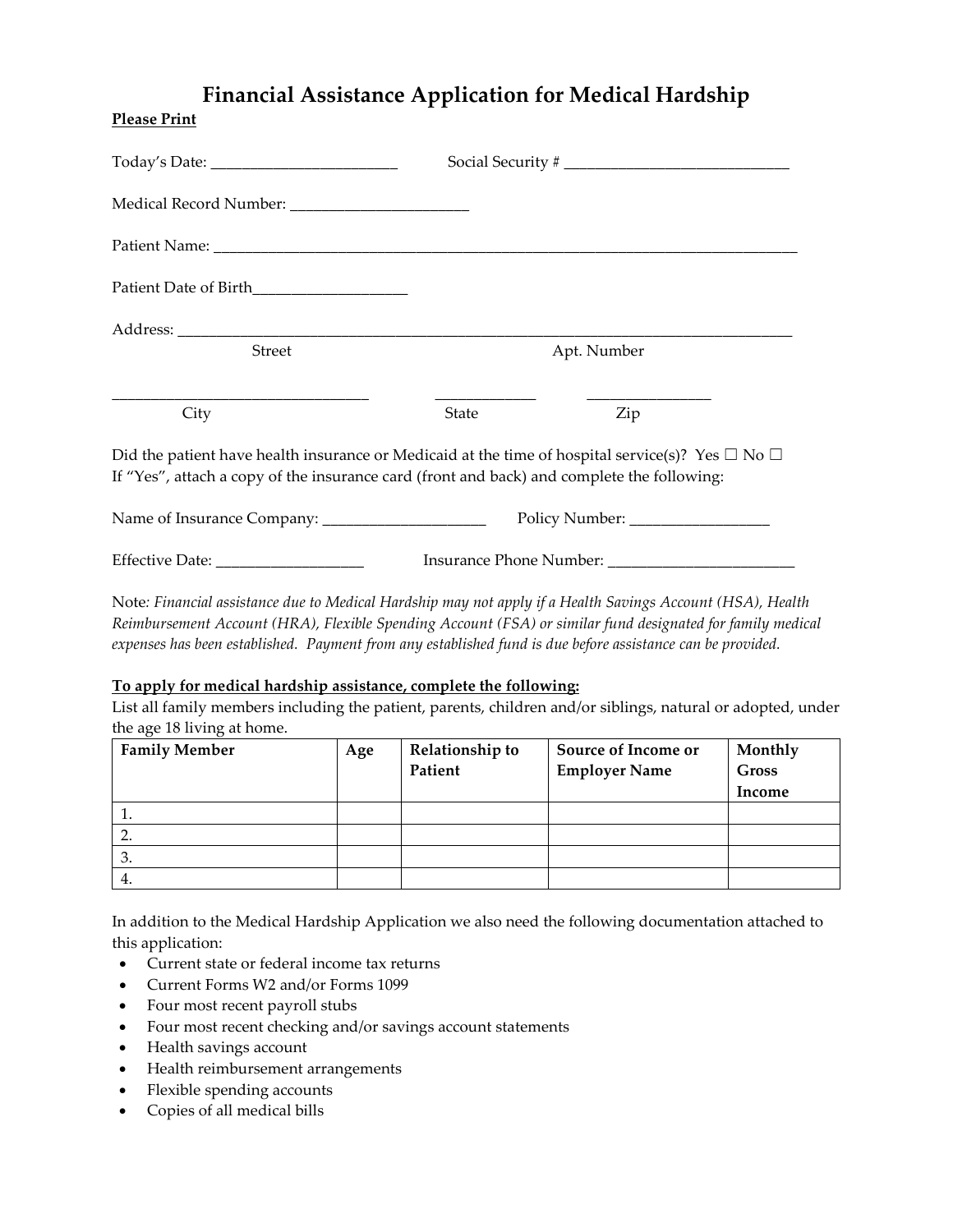If these are not available, please call the Financial Counseling Unit at (508) 830-2057 or (508) 830-2775 to discuss other documentation you may provide.

List all medical debt and provide copies of bills incurred in the previous twelve months:

| Date of service                       | Place of Service | Amount owed                                                                                                 |  |
|---------------------------------------|------------------|-------------------------------------------------------------------------------------------------------------|--|
|                                       |                  |                                                                                                             |  |
|                                       |                  |                                                                                                             |  |
|                                       |                  |                                                                                                             |  |
|                                       |                  |                                                                                                             |  |
|                                       |                  |                                                                                                             |  |
|                                       |                  | Please provide a brief explanation of why paying these medical bills will be a hardship:                    |  |
|                                       |                  |                                                                                                             |  |
|                                       |                  |                                                                                                             |  |
|                                       |                  |                                                                                                             |  |
|                                       |                  |                                                                                                             |  |
|                                       |                  |                                                                                                             |  |
|                                       |                  |                                                                                                             |  |
| my knowledge, information and belief. |                  | By my signature below, I certify all of the information submitted in the application is true to the best of |  |
|                                       |                  |                                                                                                             |  |
|                                       |                  |                                                                                                             |  |
|                                       |                  |                                                                                                             |  |

Please allow 30 days from the date the completed application is received for eligibility determination.

If eligible, assistance is granted for six months from the date of approval and is valid for all Beth Israel Lahey Health affiliates as set forth in Appendix 5 of their respective Financial Assistance Policies: